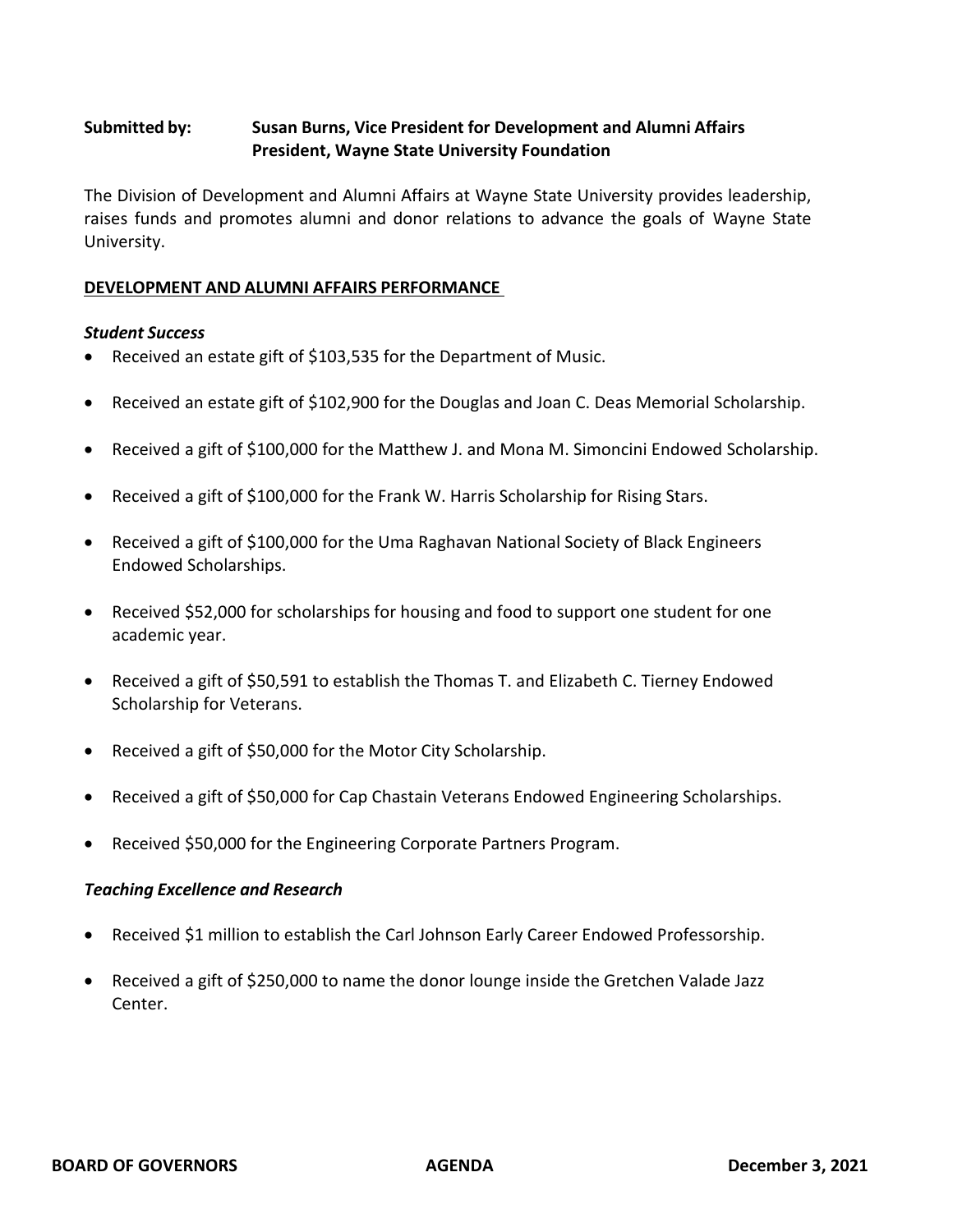### *Diversity and Inclusion*

- The Office of Alumni Relations and the Organization of Black Alumni (OBA) held the fourth annual Black Alumni Reunion on October 7 featuring a number of the OBA founders who shared the historical perspective of the organization to build community and empower meaningful connections among alumni of color.
- The Black Law Alumni Council (BLAC) composed of over 100 alumni members hosted its first annual meeting on October 14. In addition to updates from both Rasul Raheem, Chair of the Council, and Dean Richard A. Bierschbach, membership was also briefed on the work of each sub-committee (alumni engagement, faculty success and student success). The committee shared highlights of their first year including the launch of the BLAC + BLSA Mentor Program, the BLAC Giving Day initiative and more.

### *Community Engagement*

- From Saturday, October 16 through Saturday, October 23, WSU alumni from across the country united for a week of volunteer opportunities benefitting WSU, neighborhoods within Detroit, and the communities Warriors call home. Alumni helped to fight hunger, donated blood, promoted literacy, sent notes of support, or provided service to another cause with a personal connection and demonstrated how powerful it is when the Warrior alumni community comes together in the spirit of volunteerism.
- The Alumni Association continued the SYNERGY event series with a focus on Social Entrepreneurship on November 11. Featured WSU faculty member and alumna Marijo Upshaw, '16 and industry alumni leaders, Regina Ann Campbell, '99, President and CEO, Build Institute; and Bobby Smith, '10, Founder, the School of Impact and Associate Member, Catalyst 2030 came together to discuss the rapidly growing field of social entrepreneurship. Sheryl Kubiak, Ph.D., Dean of the Wayne State University School of Social Work, moderated this engaging panel discussion.
- Received \$308,700 for the University Art Collection.
- Received a gift of \$34,000 for the Damon J. Keith Scholars Sponsor Program.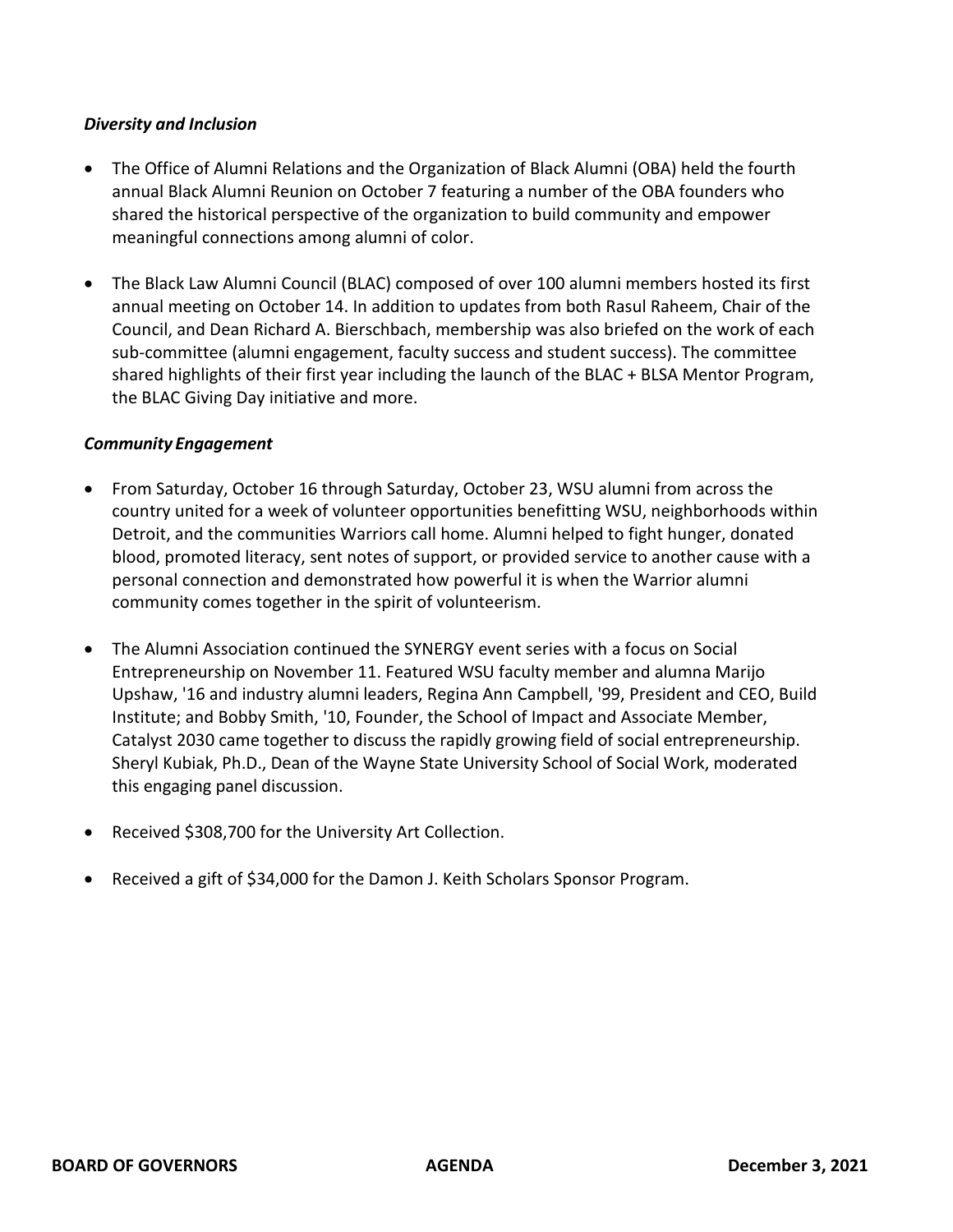# **UPCOMING DEVELOPMENT AND ALUMNI EVENTS (Subject to Change)**

| December 11:  | Warrior Conversations: Exploring Education Innovation                  |  |  |
|---------------|------------------------------------------------------------------------|--|--|
| December 15:  | <b>OBA Holiday Social</b>                                              |  |  |
| January TBD:  | Welcome Black Winterfest Power Lunch                                   |  |  |
| January 15:   | Warrior Conversations: Exploring Education Innovation                  |  |  |
| January 27:   | Los Angeles Alumni Reception                                           |  |  |
| January 27:   | Wayne Law Legal Briefs: International Law                              |  |  |
| February TBD: | <b>Black Excellence Panel Discussion</b>                               |  |  |
| February TBD: | Virtual Small Plates/Big Ideas: Global Intelligence                    |  |  |
| February TBD: | Naples Alumni Reception                                                |  |  |
| February 9:   | IN THE AIR II: VOICES FROM DETROIT AND BEYOND - Noura Ballout          |  |  |
| February 19:  | Warrior Conversations: Exploring Education Innovation                  |  |  |
| March TBD:    | Anderson Institute Showcase/Silicon Valley Alumni & Friends Reception  |  |  |
| March TBD:    | <b>Admissions Spring Open House</b>                                    |  |  |
| March TBD:    | Small Plates/Big Ideas: Building Your Personal Brand with Komal Kapoor |  |  |
| March 10:     | Small Plates/Big Ideas: Diversify your Social Work Career              |  |  |
| March 19:     | Warrior Conversations: Exploring Education Innovation                  |  |  |
| March 24:     | Washington, D.C. Alumni Reception                                      |  |  |
| March 30:     | <b>TEDx Wayne State Conference</b>                                     |  |  |
| March 31:     | Wayne Law Legal Briefs: Property Law                                   |  |  |
| April TBD:    | Innovation from Diversity: Equity in Capital Funding                   |  |  |
| April TBD:    | Wayne Law Alumni Wall of Fame                                          |  |  |
| April TBD:    | Alumni Drag Queen Bingo Night                                          |  |  |
| April 6:      | Detroit Presidential Alumni Reception                                  |  |  |
| April 6:      | IN THE AIR II: VOICES FROM DETROIT AND BEYOND - Nandi Comer            |  |  |
| April 7:      | WSU Giving Day 2022                                                    |  |  |
| April 16:     | Warrior Conversations: Exploring Education Innovation                  |  |  |
| April 21:     | <b>BLAC + BLSA Mentor Program Celebration</b>                          |  |  |
| May TBD:      | Alumni Volunteer Appreciation Event                                    |  |  |
| May TBD:      | New York City Alumni Gathering                                         |  |  |
| May 12:       | Wayne Loyal Lifetime Circle Induction                                  |  |  |
| May 18:       | Chicago Alumni Gathering                                               |  |  |
| June 6:       | Wayne Law Golf Outing                                                  |  |  |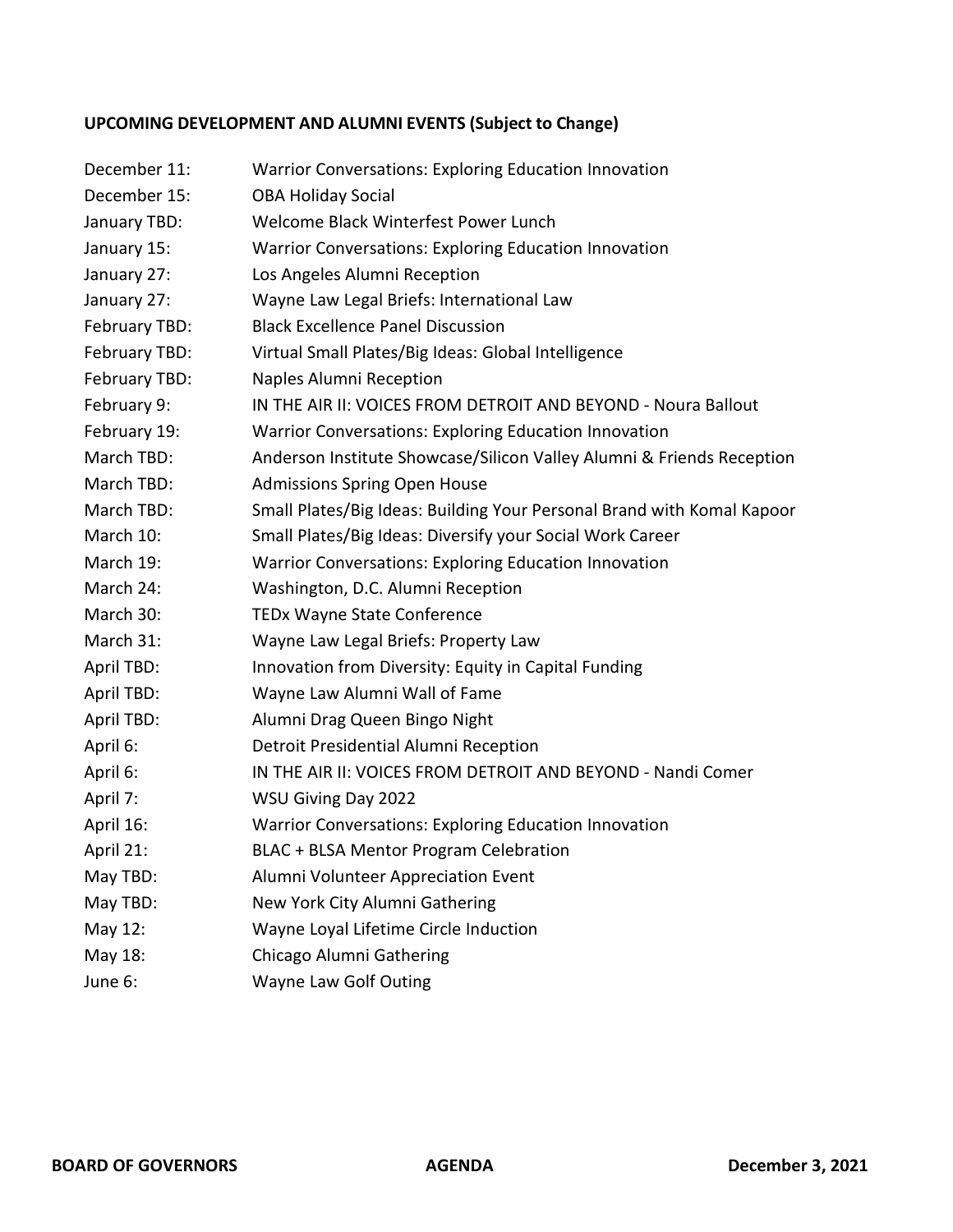#### **FUNDRAISING PERFORMANCE**

|                                    | <b>Current FYTD</b> |              | <b>Prior FYTD</b> |
|------------------------------------|---------------------|--------------|-------------------|
|                                    | <b>FY End Goal</b>  | <b>Total</b> | <b>Total</b>      |
| New Gifts and Pledges <sup>1</sup> | \$55,000,000        | \$52,172,675 | \$48,910,553      |
| Cash Gifts <sup>2</sup>            | \$50,000,000        | \$48,473,267 | \$46,760,409      |
| In-Kind Gifts <sup>2</sup>         |                     | \$1,059,345  | \$151,747         |

Fiscal year totals as of September 30, 2021 (does not include philanthropy from FMRE)

**<sup>1</sup>**New gifts and pledges include new cash gifts, pledge commitments, realized estate gifts and gifts-in-kind. Pledge payments are **not** included.

**<sup>2</sup>**Cash/in-kind gifts include only new cash gifts and gifts-in-kind. Pledge payments are included.